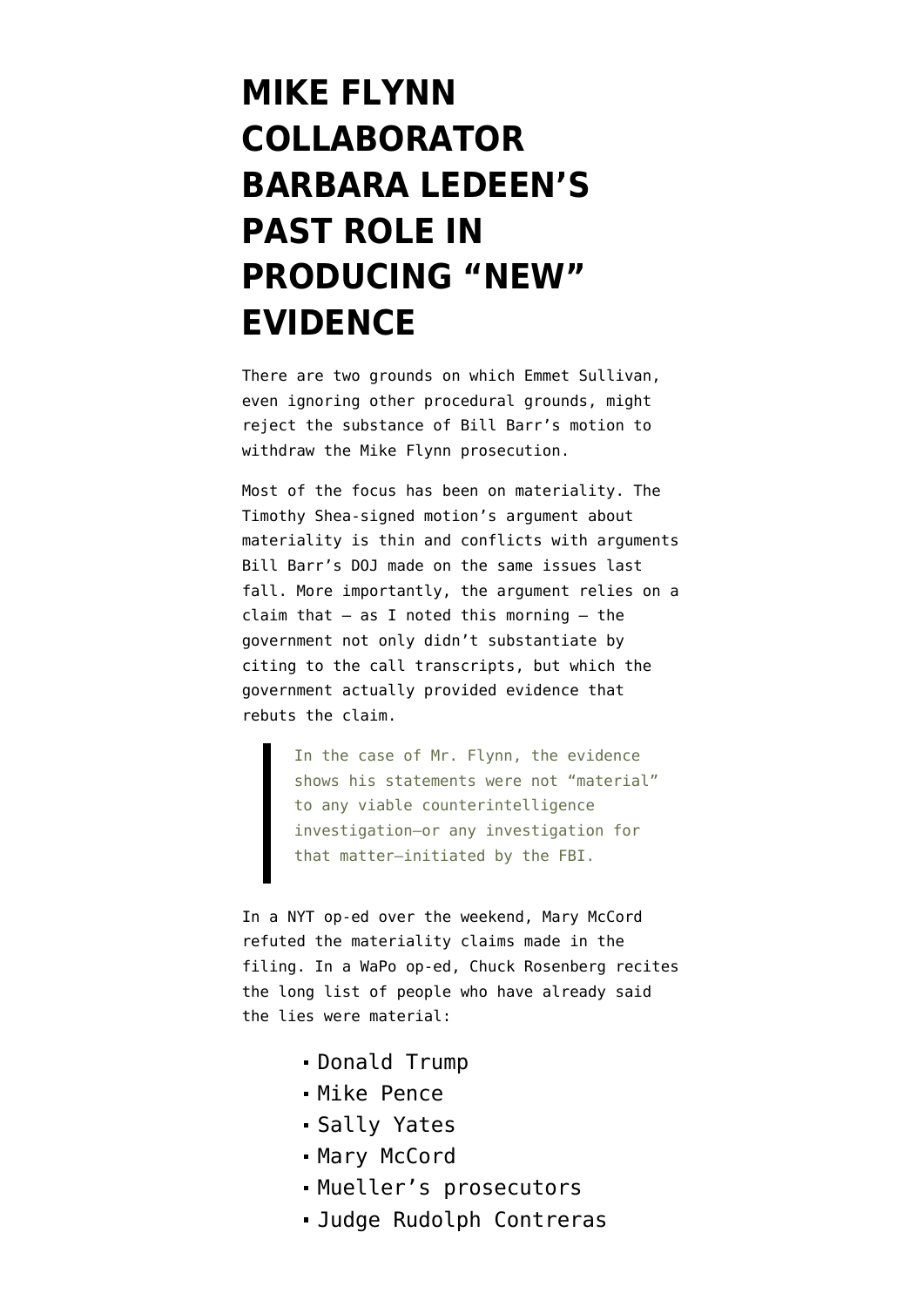- Judge Emmet Sullivan
- Mike Flynn

Sullivan has plenty before him to dismiss the DOJ's new claims about materiality.

# **Still more questions about whether any of this is "new"**

But there's another problem with the motion to dismiss, one I keep coming back to. Central to the motion's logic is that DOJ found "new" information that caused it to change its mind about the Flynn prosecution.

> After a considered review of all the facts and circumstances of this case, including newly discovered and disclosed information appended to the defendant's supplemental pleadings, ECF Nos. 181, 188-190,1 the Government has concluded that the interview of Mr. Flynn was untethered to, and unjustified by, the FBI's counterintelligence investigation into Mr. Flynn—a no longer justifiably predicated investigation that the FBI had, in the Bureau's own words, prepared to close because it had yielded an "absence of any derogatory information." Ex. 1 at 4, FBI FD-1057 "Closing Communication" Jan. 4, 2017 (emphases added)

1 This review not only included newly discovered and disclosed information, but also recently declassified information as well.

### [snip]

Based on an extensive review of this investigation, including newly discovered and disclosed information attached to the defendant's supplemental pleadings, see ECF Nos. 181, 188-190,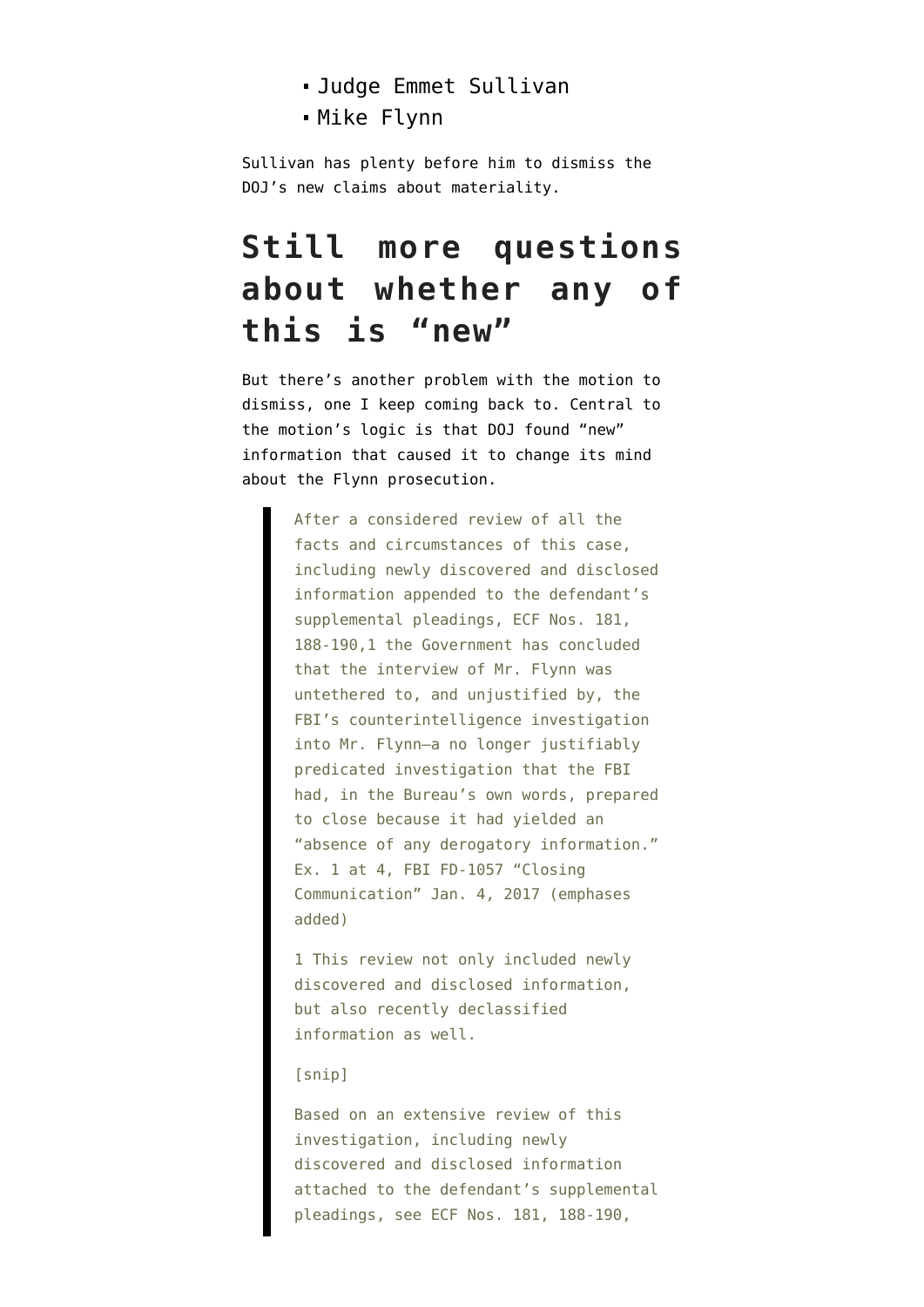the Government has concluded that continued prosecution of Mr. Flynn would not serve the interests of justice.

This motion cites to two documents [\(one,](https://www.courtlistener.com/recap/gov.uscourts.dcd.191592/gov.uscourts.dcd.191592.181.1.pdf) [two](https://www.courtlistener.com/recap/gov.uscourts.dcd.191592/gov.uscourts.dcd.191592.181.2.pdf)) from Covington that would be new *to the government*. The Bates numbers on both, however, indicate this was almost certainly not new production to Flynn (the belated discovery Covington turned over in recent weeks should have Bates numbers in the 600,000 range, and these have Bates' numbers under 200,000; moreover, Covington had already turned over everything pertaining to Bijan Kian, as any discussion of Mike Jr would be). If Flynn had them, he could have submitted them last fall or in January when he made his own arguments about being railroaded — but had he done so, it would have been (further) proof Flynn perjured himself if they showed the government *had* made such promises, because he [denied it](https://www.courtlistener.com/recap/gov.uscourts.dcd.191592/gov.uscourts.dcd.191592.16.0_1.pdf) the first time he pled guilty. Moreover, these two documents are entirely unrelated to anything in this motion, which pertains exclusively to Flynn's lies in his January 2017 interview.

The other newly disclosed documents (the Shea motion cites the same [ones](https://www.courtlistener.com/recap/gov.uscourts.dcd.191592/gov.uscourts.dcd.191592.188.0_8.pdf) [twice,](https://www.courtlistener.com/recap/gov.uscourts.dcd.191592/gov.uscourts.dcd.191592.190.0_8.pdf) a hint that whoever actually wrote the motion wasn't really relying on the documents) are all FBI documents, and so, by definition, were all in possession of the government. While DOJ might try to claim that *DOJ* didn't have the documents, the documents pertain to two issues — January 23, 2017 and January 24, 2017 meetings discussing what to do about Flynn, and communications between Peter Strzok and Lisa Page — that have been [repeatedly reviewed](https://www.emptywheel.net/2020/05/08/judge-sullivan-has-already-rejected-most-of-timothy-sheas-doj-flynn-pardon/) by DOJ, which means it is exceedingly likely the materials were in possession of and and had been reviewed by DOJ at least once if not several times. Moreover, the Shea motion suggests these files were previously classified, which is a tell that Shea has lost track of where the government, which controls classification, ends and Mike Flynn's defense team begins.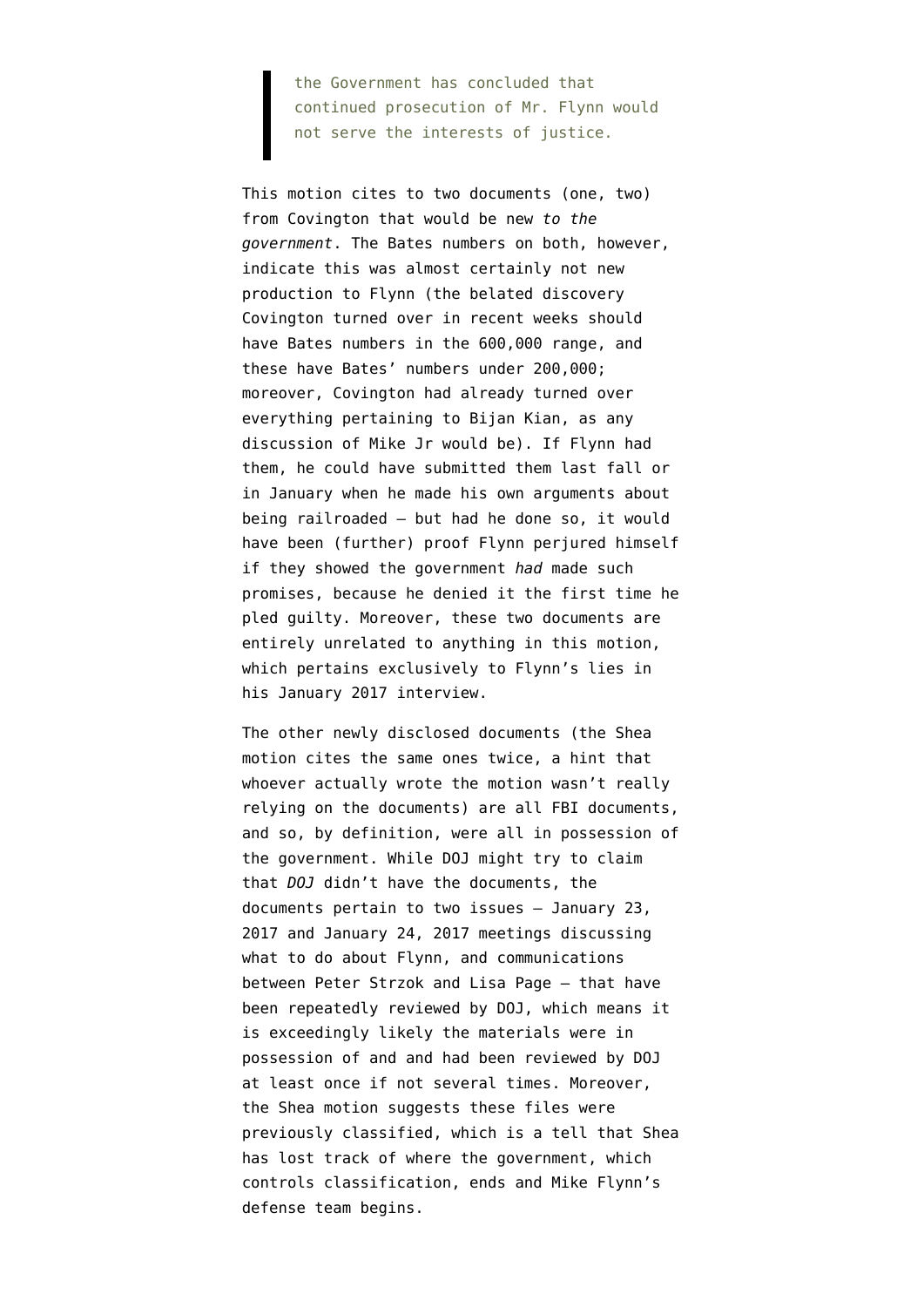Plus, in [his CBS interview last week](https://www.cbsnews.com/news/attorney-general-william-barr-on-michael-flynn-obamacare-and-coronavirus-restrictions-transcript/), Billy Barr confessed that John Durham has already been looking at this.

> I made clear during my confirmation hearing that I was gonna look into what happened in 2016 and '17. I made that crystal clear. I was very concerned about what happened. I was gonna get to the bottom of it. And that included the treatment of General Flynn.

And that is part of John Durham, U.S. Attorney John Durham's portfolio. The reason we had to take this action now and why U.S. Attorney Jeff Jensen came in was because it was prompted by the motions that were filed in that case. And so we had to sorta move more quickly on it. But John Durham is still looking at all of this.

If Durham received these documents anytime before November 1 (Sidney Powell first demanded such things in [a letter to Bill Barr sent on](https://www.courtlistener.com/recap/gov.uscourts.dcd.191592/gov.uscourts.dcd.191592.122.2.pdf) [June 6, 2019](https://www.courtlistener.com/recap/gov.uscourts.dcd.191592/gov.uscourts.dcd.191592.122.2.pdf)), then the [defense of Flynn's](https://www.emptywheel.net/2020/05/11/bill-barr-doj-filings-under-the-same-bar-number-have-argued-for-and-against-the-flynn-prosecution/) [prosecution](https://www.emptywheel.net/2020/05/11/bill-barr-doj-filings-under-the-same-bar-number-have-argued-for-and-against-the-flynn-prosecution/) that Bill Barr's DOJ submitted last November would have had an opportunity to incorporate these documents. In either case, that defense of the prosecution rebutted both claims made here. It called the investigation legitimate. It specifically rebutted the claim that Flynn had been caught in a perjury trap.

# **Congressional staffers were tipping Flynn about which files to demand**

But Judge Sullivan has in his possession a more damning piece of proof that DOJ has been aware of these documents — and Mike Flynn's interest in them — even before Flynn pled guilty again on December 18, 2018. Back in October, the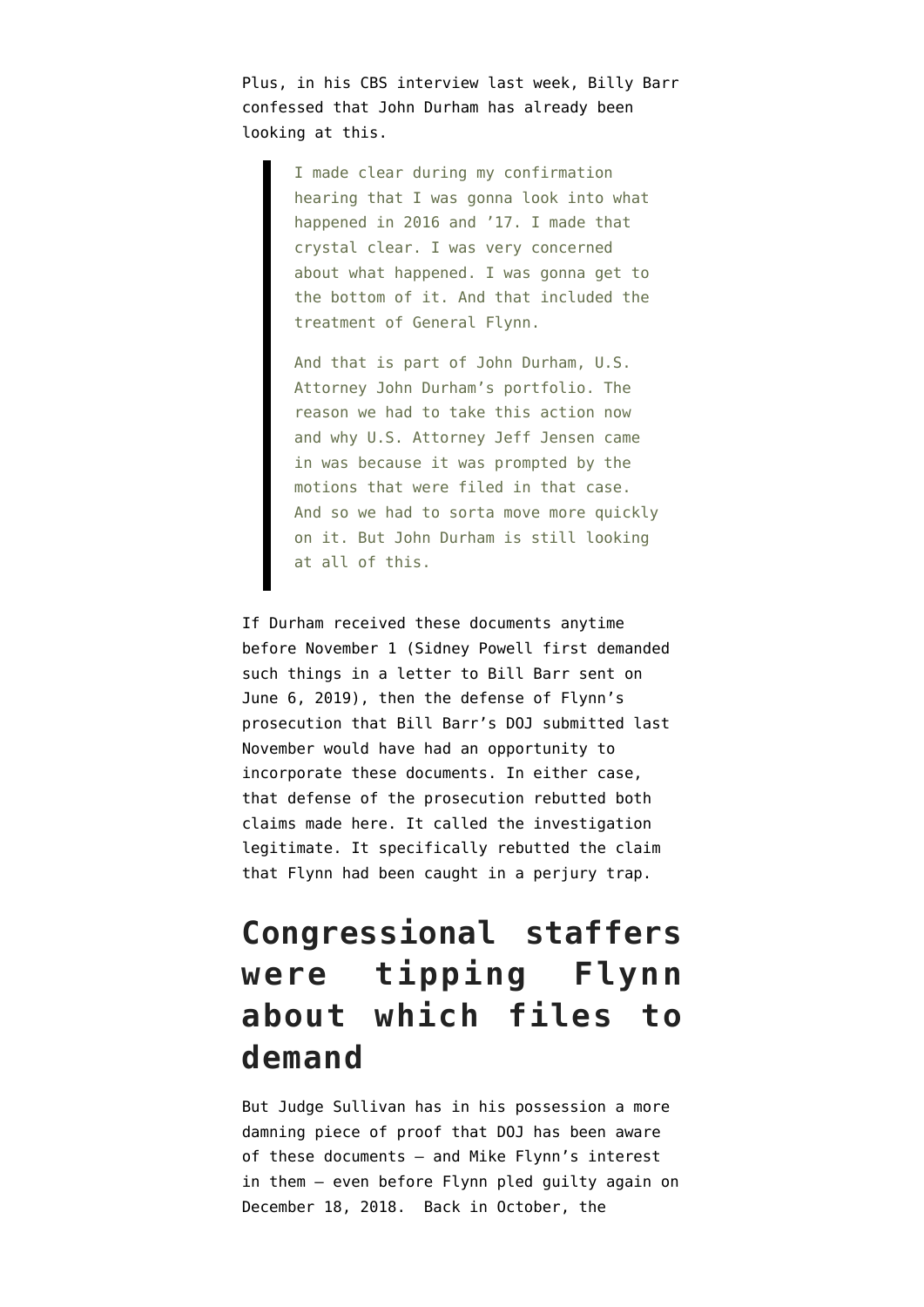government submitted an [exhibit](https://www.courtlistener.com/recap/gov.uscourts.dcd.191592/gov.uscourts.dcd.191592.122.3.pdf) of a Rob Kelner email forwarding Brandon Van Grack and Zainab Ahmad an email he received from Senate Judiciary Committee staffer, Barbara Ledeen. In it, Ledeen tells Kelner that Derek Harvey, one of the House Intelligence Committee staffers who had dug through everything they could find at DOJ to claim abuse in the Russian investigation, urged her to get Judge Sullivan to ask for Jim Comey and Peter Strzok's HPSCI transcripts so his boss, Devin Nunes, could air the transcript on Fox News (he was also one of the Nunes staffers who met with Rudy Giuliani's Ukrainian grifters). The government [submitted as proof](https://www.courtlistener.com/recap/gov.uscourts.dcd.191592/gov.uscourts.dcd.191592.122.0_3.pdf) that this is all about ginning up the base (though they didn't describe it in those terms).



Subject: From Derek Harvey from HIPS

Judge needs to ask for Comey and Strzok transcripts. I would hope the Judge would ask for Comey and Strzok transcripts from HPSCI to show they thought he did not lie. Nunes says judge probably won't but he wanted to get it out there on Fox tonight.

# **Flynn pled guilty again after being alerted to one of the "new" documents**

Flynn's lawyer received this email five days before [Flynn stated, under oath, that he knew](https://www.justsecurity.org/wp-content/uploads/2018/12/121818am-USA-v-Michael-Flynn-Sentencing.pdf) he was giving up his right to complain about the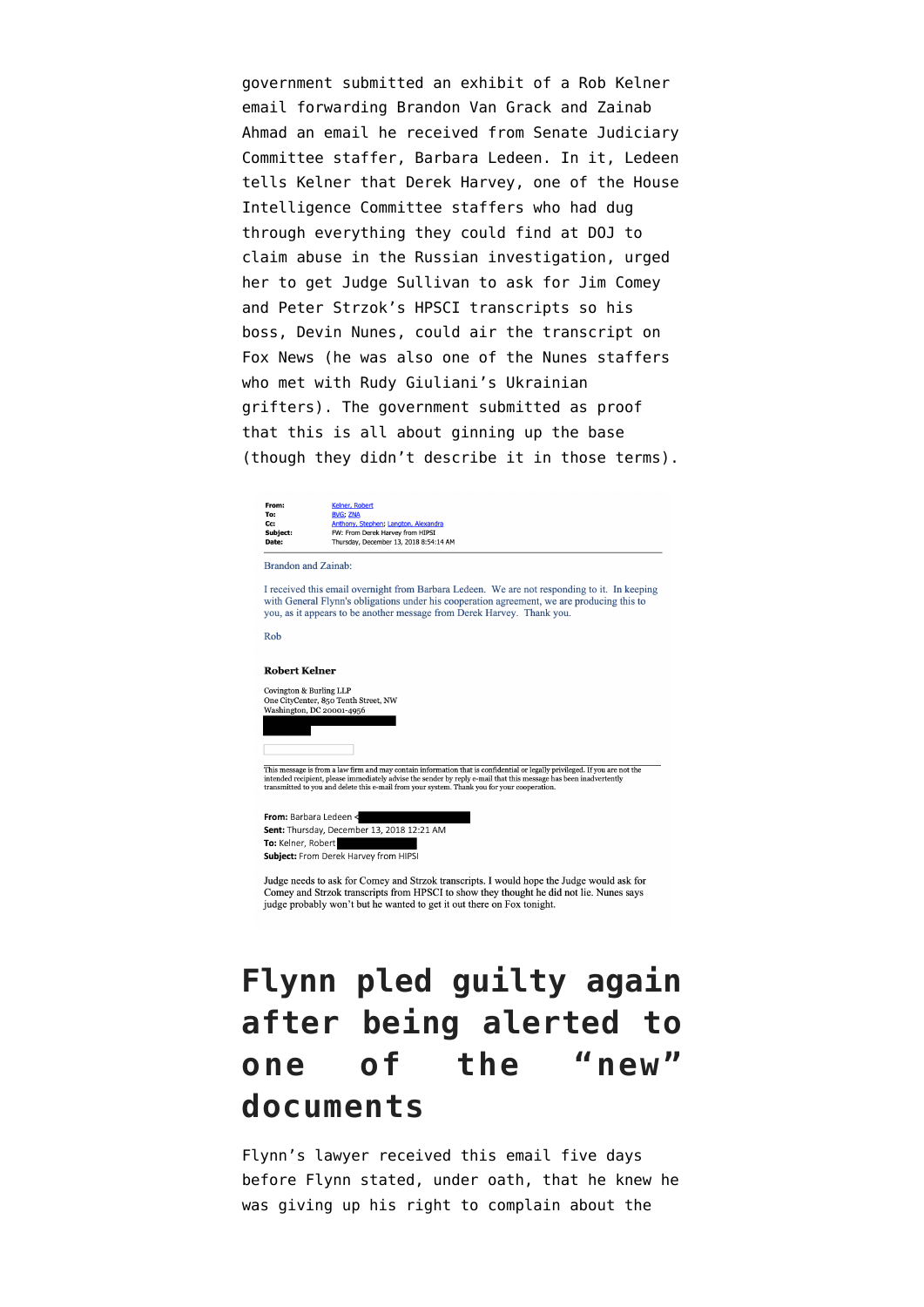### circumstances of his interview forever.

THE COURT: Do you wish to challenge the circumstances on which you were interviewed by the FBI?

THE DEFENDANT: No, Your Honor.

THE COURT: Do you understand that by maintaining your guilty plea and continuing with sentencing, you will give up your right forever to challenge the circumstances under which you were interviewed?

THE DEFENDANT: Yes, Your Honor.

And then Flynn pled guilty again.

Comey's [transcript](https://www.courtlistener.com/recap/gov.uscourts.dcd.191592/gov.uscourts.dcd.191592.198.6.pdf) is one of the things DOJ submitted last week to justify deviating from DOJ's judgment on November 1, 2019, that Flynn's prosecution was just. It doesn't say what Harvey claimed it said, but instead says the experienced agents didn't find Flynn exhibited any indications of deception.

> And the agents — and the reason I mention their experience is because I talked to them about this — they discerned no physical indications of deception. They didn't see any change in posture, in tone, in inflection, in eye contact. They saw nothing that indicated to them that he knew he was lying to them.

That said, it's proof that DOJ has long been aware of concerns about the claimed content of this and other filings relied on last week.

But that's not why I find this email particularly damning — and worthy of further attention.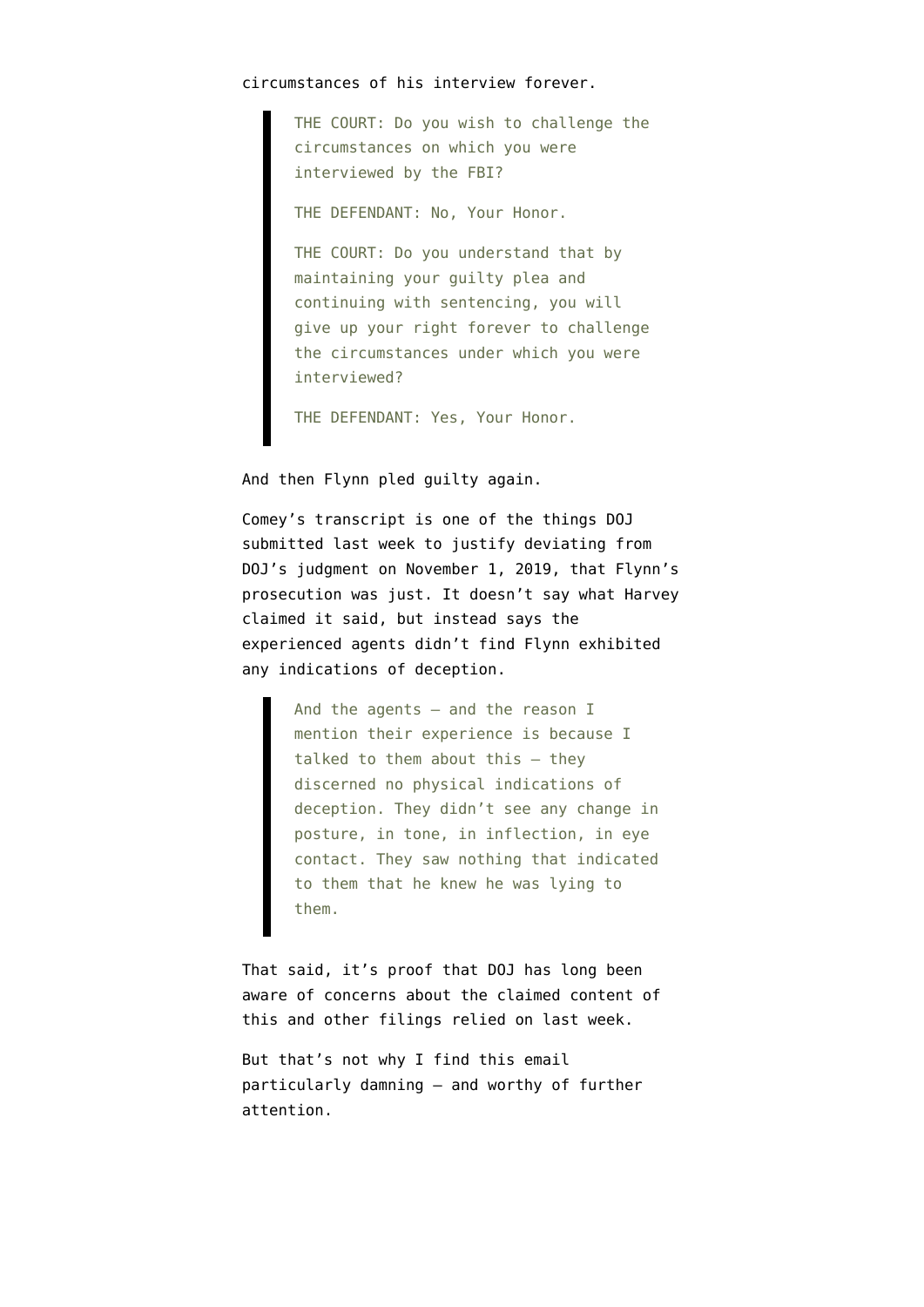# **Barbara Ledeen helped Flynn to try to find Hillary's emails; her spouse helped Flynn prep for his call with Kislyak**

As noted, Barbara Ledeen is a staffer on the Senate Judiciary Committee, meaning she worked for Chuck Grassley and now works for Lindsey Graham. She's almost certainly the mastermind of their efforts to declassify every little thing that might undermine the Mueller investigation.

I'm fine with transparency — though given the way [Ric Grenell hid Sergey Millian's name](https://www.emptywheel.net/2020/05/07/ric-grenell-declassified-george-papadopoulos-brags-about-fucking-older-women-but-not-about-sergey-millian/) in a transcript on the Russian investigation and given the way Bill Barr has made claims about the Flynn transcripts [without declassifying](https://www.emptywheel.net/2020/05/11/bill-barr-did-not-provide-the-most-important-exhibit-to-his-dismissal-motion-the-call-transcripts/) [them](https://www.emptywheel.net/2020/05/11/bill-barr-did-not-provide-the-most-important-exhibit-to-his-dismissal-motion-the-call-transcripts/), we're not getting it.

But Ledeen's role goes beyond getting things that undermine Trump's critics while hiding key facts that wouldn't.

As the [Mueller Report](https://assets.documentcloud.org/documents/6002293/190322-Redacted-Mueller-Report.pdf) laid out, both she and her husband Michael play key roles in this saga. While a Senate staffer, Ledeen started searching for Hillary's missing emails as early as 2015. She wanted to reach out via cut-outs to hostile intelligence services and ultimately claimed to have found emails on the dark web.

> Barbara Ledeen and Peter Smith were among the people contacted by Flynn. Ledeen, a long-time Senate staffer who had previously sought the Clinton emails, provided updates to Flynn about her efforts throughout the summer of 2016.266 Smith, an investment advisor who was active in Republican politics, also attempted to locate and obtain the deleted Clinton emails.267

Ledeen began her efforts to obtain the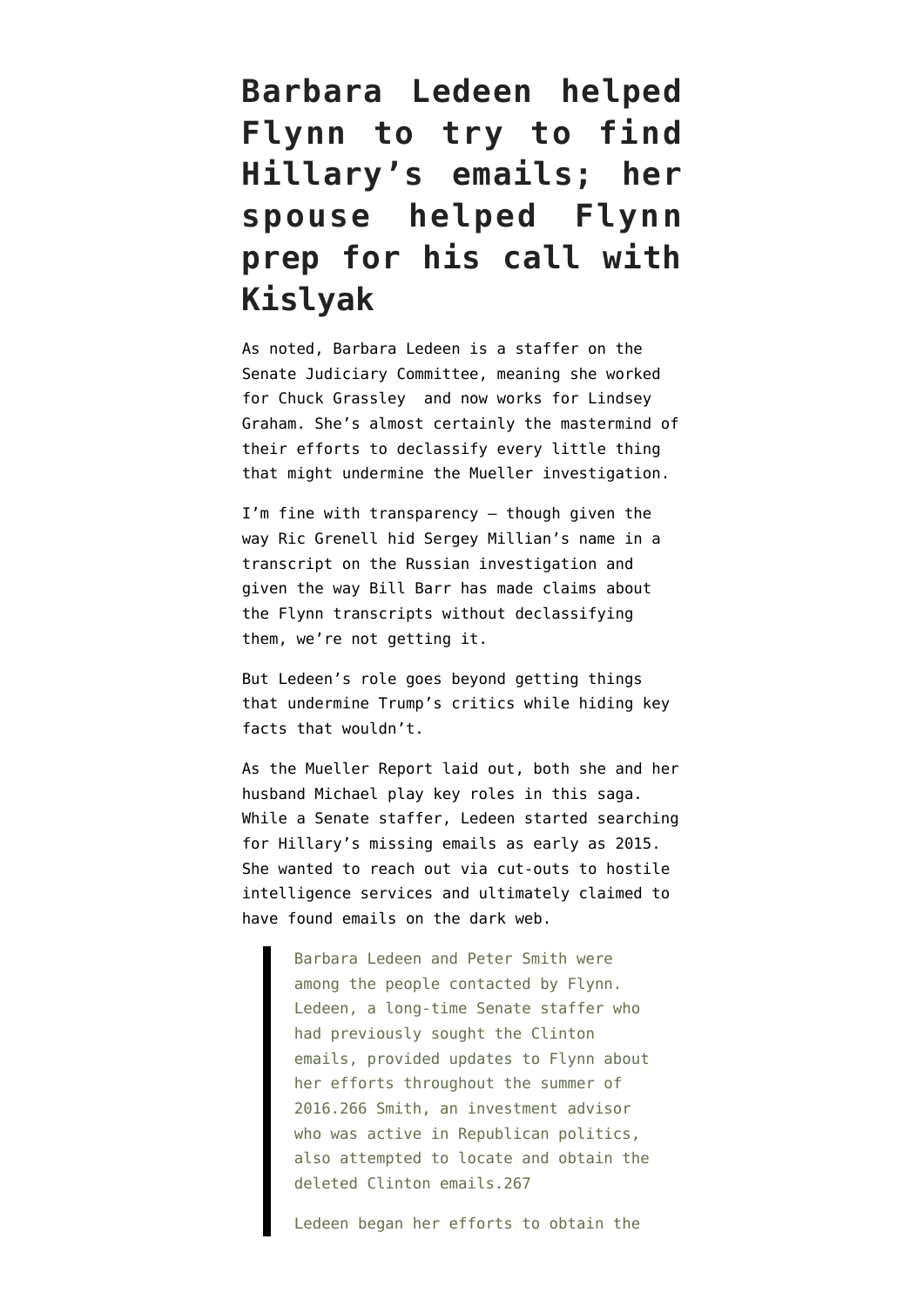Clinton emails before Flynn's request, as early as December 2015.268 On December 3, 2015, she emailed Smith a proposal to obtain the emails, stating, "Here is the proposal I briefly mentioned to you. The person I described to you would be happy to talk with you either in person or over the phone. The person can get the emails which 1. Were classified and 2. Were purloined by our enemies. That would demonstrate what needs to be demonstrated."269

Attached to the email was a 25-page proposal stating that the "Clinton email server was, in all likelihood, breached long ago," and that the Chinese, Russian, and Iranian intelligence services could "re-assemble the server's email content."270 The proposal called for a three-phase approach. The first two phases consisted of open-source analysis. The third phase consisted of checking with certain intelligence sources "that have access through liaison work with various foreign services" to determine if any of those services had gotten to the server. The proposal noted, "Even if a single email was recovered and the providence [sic] of that email was a foreign service, it would be catastrophic to the Clinton campaign[.]"

In a sane world, Ledeen would have been fired when this all became public, not least because she engaged in some of the same kinds of behavior that the frothy right complains Christopher Steele did (given that she was pursuing these issues in her oversight role, too, it's unclear how well this effort was bracketed off from her taxpayer funded work). Instead, she's leading the fight to discredit the investigation into this and other efforts.

The role of Ledeen's husband is even more notable. The *first person* Flynn spoke to after